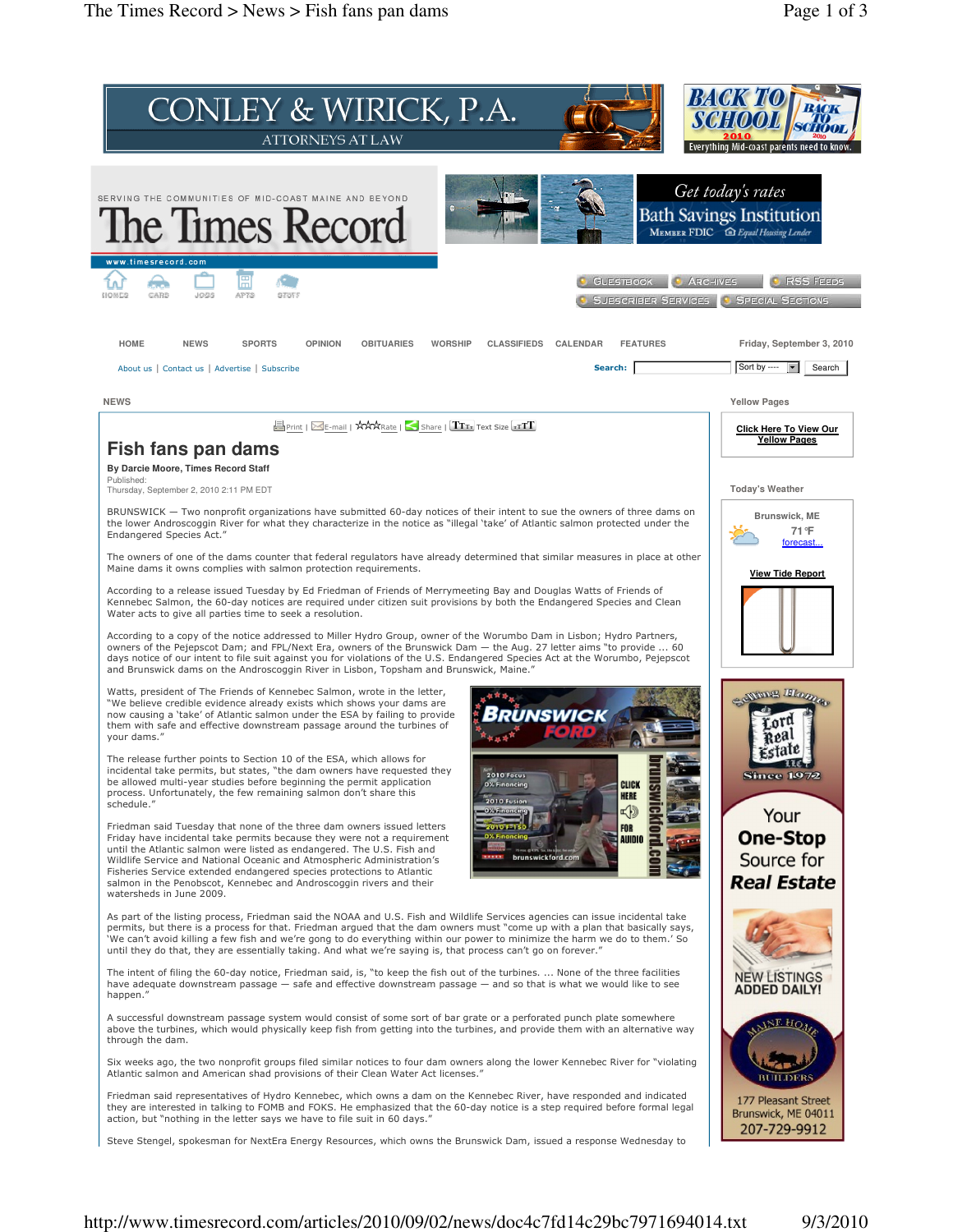| the notice of intent: "After this organization sent a similar letter in May, the Federal Energy Regulatory Commission reviewed |
|--------------------------------------------------------------------------------------------------------------------------------|
| the claims and responded ` we have determined that NextEra is complying with the salmon protection requirements of the         |
| Lockwood, Weston, and Shawmut Proiect licenses.'                                                                               |
|                                                                                                                                |

"We are currently working with the National Oceanic and Atmospheric Administration on mitigation efforts to address the<br>endangered Atlantic salmon," Stengel continued. "It is important for NextEra Energy Resources to proce and approval of all government agencies involved in this new process. NextEra Energy Resources intends to continue to work with all the appropriate agencies of government to minimize environmental impacts while preserving a clean, reliable, and renewable energy resource for the citizens of the state of Maine."

Stengel also added, "It is our hope that members of the public will allow these governmental agencies an appropriate opportunity to design and implement the best program possible for the Atlantic salmon that achieves the environmental, economic and energy goals of all concerned."

Mark Isaacson, vice president of Miller Hydro Group which owns the Worumbo Dam in Lisbon, said Wednesday: "We've been working with the National Marine Fisheries Service on an interim protection plan. We will be continuing that process, regardless of whatever action these two organizations take.

The interim protection plan is not the same thing as an incidental take permit, but it is connected, Isaacson said. He added, "We operate a fish friendly facility at Worumbo. We are a Low Impact Hydropower Institute certified facility. We were the first in Maine and second in New England to be certified."

"What we'd like to see is an understanding on the part of the dam owners that it's going to cost them more in legal fees<br>probably to fight this, than it would to put up a screen in front of their turbines," Friedman said. or later, and we'd like to see it happen sooner, while there's still a few fish around."

## dmoore@timesrecord.com

|                             |                                                                          | Ca |
|-----------------------------|--------------------------------------------------------------------------|----|
|                             | Next Article »<br>Council backs turf replacement drive - with conditions |    |
|                             |                                                                          |    |
| Rate File: Select Rating: v |                                                                          | II |
|                             |                                                                          |    |

Return to: News « | Home « | Top of Page ^

## **The Historic Jameson Tavern**

115 Main St. Freeport, ME 04032

Join us daily in our Dining Room, Tap Room, **Screened Porch** or Dine Outdoors on our Patio. Let us host your party or business function!

**leservations Welcome!** 

Il 207-865-4196



formal Dining In **Historic Setting** 

## Are you interested in purchasing a home?